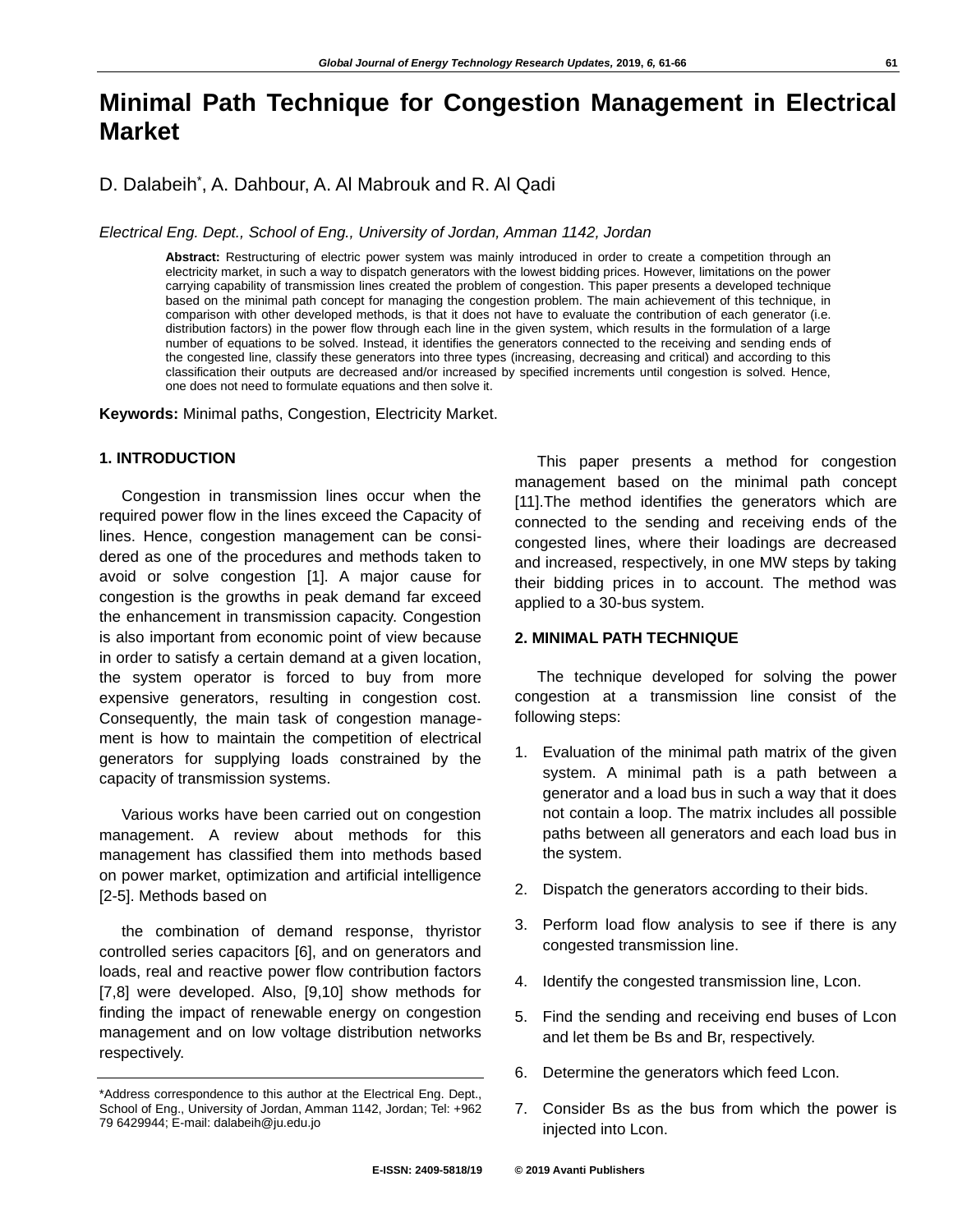- 8. By using the path Matrix, locate Bs in this matrix and then go back towards the generator column, which is the first column in the matrix and in the same row. If the power flow direction at this row is not from the generator To the Bs, ignore this generator. Otherwise, this generator is assigned a decreasing generator (G-dec) and its dispatch will be reduced. Then check all the rows which contain Bs, as explained before.
- 9. Consider Br as the bus in which the power is injected, to it. Locate Br in the path matrix and by going Backwards, towards the generator column in the same Row, to identify the corresponding generator. This generator is assigned as increasing generator (G-inc) ,that is, its dispatch Is to be increased regardless to the direction of the power flow from the generator to the Br. Then repeat the same procedure for all rows which contain the Br.
- 10. At some connections, the generator that feeds the Bs and Br may be considered as increasing or decreasing generator, so that the technique will consider this generator as a critical generator (Gcrt) and will not make any changes on it because any changes on it will affect the load in the system and congestion cannot be solved.
- 11. Consequently, there will be possible types and combinations of generators as follows:
	- 11.1. If there are both G-dec and G-inc and no G-crt then:
	- a. arrange G-inc in ascending order according to their bidding price and the technique chooses the cheapest one to be increased by one MW.
	- b. arrange G-dec in descending order according to their bidding price and the technique chooses the most expensive one to be reduced by one MW.
	- 11.2. If there are G-dec and G-crt and no G-inc, then:
	- a. for G-dec, the procedure is the same as 11.1.b
	- b. arrange G-crt into ascending order and then increase by one MW.
	- 11.3. If there are G-inc and G-crt and no G-dec, then:
- a. For G-inc, the procedure is the same as 11.1.a.
- b. arrange G-crt into descending order and the technique choses the most expensive one to be reduced by one MW.
- 11.4. If there is only G-dec then congestion cannot be solved.
- 11.5. If there is only G-crt then congestion cannot be solved.
- 12. For each of the steps 11.1, 11.2 and 11.3, find the new dispatch of generators and evaluate the corresponding costs of generation and congestion.

# **3. ILLUSTRATION**

## **3.1. Classification of Generators**

The steps of the developed technique, regarding the classification of generators into G-inc, G-dec and G-crt, are illustrated by means of the system shown in Figure **1**, which shows a system having three generators numbered 1, 2 and 3 and having loads at buses 4, 5, 6, 7, 8 and 9.



**Figure 1:** A system used for illustration.

# *3.1.1. The Minimal Path Matrix*

This matrix is shown in Table **1** and consist of 18 paths. Each path starts at a generator and terminate at a load bus.

3.1.2. Assume that the line between buses 4 and 5, L<sub>45</sub> is congested and the direction of power flow is from 5 to 4. Hence,  $B_s = 5$  and  $B_r = 4$ .

3.1.3. From the path matrix, it can be deduced that generators 2 and 3 supply Bs by means of the paths (7, 8, 9, 10, 11, 12, 16, 17 and 18). Hence, G<sub>2</sub> and G3 are assigned as G-dec. In addition, it can be found that The generators  $G_1$ ,  $G_2$  and  $G_3$  are connected to The  $B_r$  by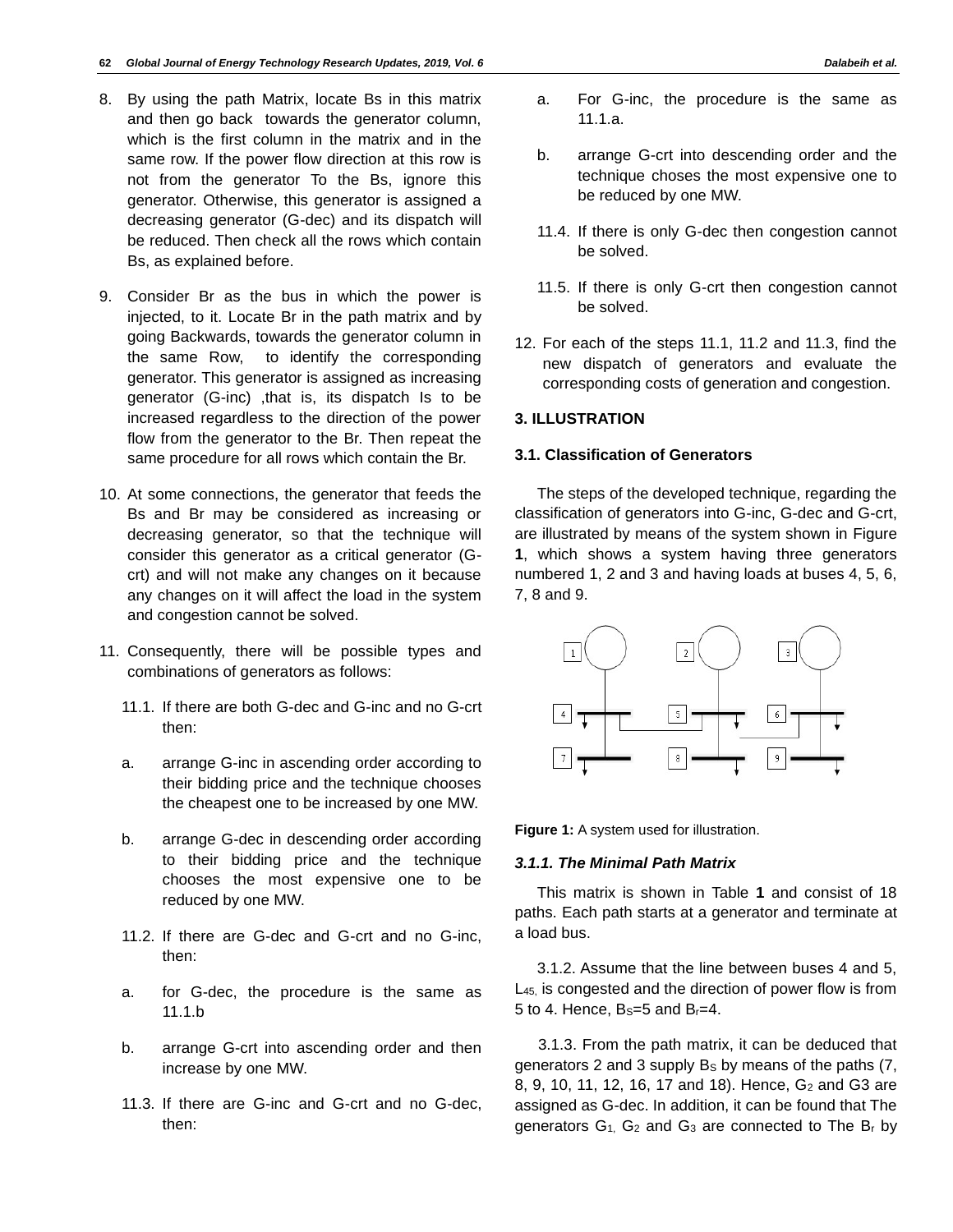means of the paths (1, 2, 3, 4, 5 and 6). Hence, these generators are assigned G-inc.

| Path No.       | <b>Elements of the Path</b> |  |  |
|----------------|-----------------------------|--|--|
| 1              | 1,4                         |  |  |
| $\overline{2}$ | 1, 4, 7                     |  |  |
| 3              | 1,4,5                       |  |  |
| 4              | 1,4,5,8                     |  |  |
| 5              | 1,4,5,8,6                   |  |  |
| 5              | 1,4,5,8,6,9                 |  |  |
| 6              | 1,4,5,8,6,9                 |  |  |
| $\overline{7}$ | 2,5                         |  |  |
| 8              | 2,5,8                       |  |  |
| 9              | 2,5,8,6                     |  |  |
| 10             | 2,5,8,6,9                   |  |  |
| 11             | 2,5,4                       |  |  |
| 12             | 2,5,4,7                     |  |  |
| 13             | 3,6                         |  |  |
| 14             | 3,6,9                       |  |  |
| 15             | 3,6,8                       |  |  |
| 16             | 3,6,8,5,4                   |  |  |
| 17             | 3,6,8,5,4                   |  |  |
| 18             | 3,6,8,5,4,7                 |  |  |

#### **Table 1. Minima Path Matrix**

3.1.4. Since  $G_2$  and  $G_3$  are considered as  $G$ -dec. and as G-inc. then these generators are assigned Gcrt. Hence, for the assumed congested Line, there are only two types of generators,  $G$ -inc (i.e.  $G_1$ ) and  $G$ -crt.  $(i.e. G<sub>2</sub> and G<sub>3</sub>).$ 

3.1.5. The congestion can be solved by increasing the output of G1 and decreasing the output of the most expensive of G2 and G3 in steps of 1 MW until congestion is solved.

# **3.2. Cost of Generation and Congestion**

The sequence of calculating such costs is as follows and illustrated by means of the system shown in Figure , which shows a system having 30 buses, 40 transmission lines and 6 generators.

3.2.1. The developed program asks for the following data:

a. Bus, load and line data of the given system as shown in Tables **2** and **3**, respectively.



**Figure 2:** A test system of 30 buses.

#### **Table 2. Bus Data**

| Bus #          | <b>Type</b>             | $\mathsf{P}_{\sf d}$ | $\mathbf{Q}_{\rm d}$ | $\mathbf{V}_{\mathrm{m}}$ | $\mathsf{V}_\mathsf{a}$ |
|----------------|-------------------------|----------------------|----------------------|---------------------------|-------------------------|
| $\mathbf{1}$   | $\mathbf{1}$            | $\mathbf 0$          | $\mathsf 0$          | $\mathbf{1}$              | $\pmb{0}$               |
| $\overline{c}$ | $\mathbf{1}$            | $\mathsf 0$          | $\mathsf 0$          | 1                         | $\mathbf 0$             |
| 3              | $\overline{c}$          | 2.4                  | 1.2                  | 1                         | $\mathbf 0$             |
| $\overline{4}$ | $\mathbf 2$             | 7.6                  | 1.6                  | 1                         | 0                       |
| 5              | $\overline{\mathbf{c}}$ | 0                    | 0                    | 1                         | $\boldsymbol{0}$        |
| 6              | $\mathbf 2$             | $\mathsf 0$          | 0                    | 1                         | $\boldsymbol{0}$        |
| $\overline{7}$ | $\overline{\mathbf{c}}$ | 22.8                 | 10.9                 | $\mathbf{1}$              | $\pmb{0}$               |
| 8              | 2                       | 30                   | 30                   | 1                         | $\pmb{0}$               |
| 9              | $\overline{\mathbf{c}}$ | $\mathbf 0$          | $\mathsf 0$          | 1                         | 0                       |
| 10             | $\overline{\mathbf{c}}$ | 5.8                  | $\mathbf 2$          | $\mathbf{1}$              | $\boldsymbol{0}$        |
| 11             | $\overline{c}$          | $\pmb{0}$            | $\mathbf 0$          | $\mathbf{1}$              | $\mathbf 0$             |
| 12             | $\overline{\mathbf{c}}$ | 11.2                 | 7.5                  | $\mathbf{1}$              | $\mathbf 0$             |
| 13             | $\mathbf 1$             | $\mathsf 0$          | $\mathsf 0$          | 1                         | $\mathbf 0$             |
| 14             | $\overline{\mathbf{c}}$ | 6.2                  | 1.6                  | 1                         | $\mathbf 0$             |
| 15             | $\overline{\mathbf{c}}$ | 8.2                  | 2.5                  | $\mathbf{1}$              | $\boldsymbol{0}$        |
| 16             | $\overline{2}$          | 3.5                  | 1.8                  | $\mathbf{1}$              | $\mathbf 0$             |
| 17             | $\overline{\mathbf{c}}$ | 9                    | 5.8                  | 1                         | $\overline{0}$          |
| 18             | $\overline{\mathbf{c}}$ | 3.2                  | 1<br>0.9             |                           | $\mathbf 0$             |
| 19             | $\overline{\mathbf{c}}$ | 9.5                  | 3.4                  | 1                         | $\boldsymbol{0}$        |
| 20             | $\overline{\mathbf{c}}$ | 2.2                  | 0.7                  | 1                         | $\pmb{0}$               |
| 21             | $\overline{\mathbf{c}}$ | 17.5                 | 11.2                 | $\mathbf{1}$              | $\mathbf 0$             |
| 22             | 1                       | 0                    | $\mathbf 0$          | 1                         | 0                       |
| 23             | $\mathbf{1}$            | $\mathsf 0$          | $\mathsf 0$          | $\mathbf{1}$              | 0                       |
| 24             | $\overline{\mathbf{c}}$ | 8.7                  | 6.7                  | 1                         | $\mathbf 0$             |
| 25             | $\overline{\mathbf{c}}$ | $\pmb{0}$            | $\mathsf 0$          | $\mathbf{1}$              | $\mathbf 0$             |
| 26             | $\overline{c}$          | 3.5                  | 2.3                  | $\mathbf{1}$              | $\pmb{0}$               |
| 27             | $\mathbf{1}$            | $\mathsf 0$          | $\mathsf 0$          | 1                         | $\pmb{0}$               |
| 28             | $\overline{\mathbf{c}}$ | $\mathsf 0$          | $\mathsf 0$          | $\mathbf{1}$              | $\boldsymbol{0}$        |
| 29             | $\overline{2}$          | 2.4                  | 0.9                  | 1                         | $\mathbf 0$             |
| 30             | $\overline{c}$          | 10.6                 | 1.9                  | $\mathbf{1}$              | $\pmb{0}$               |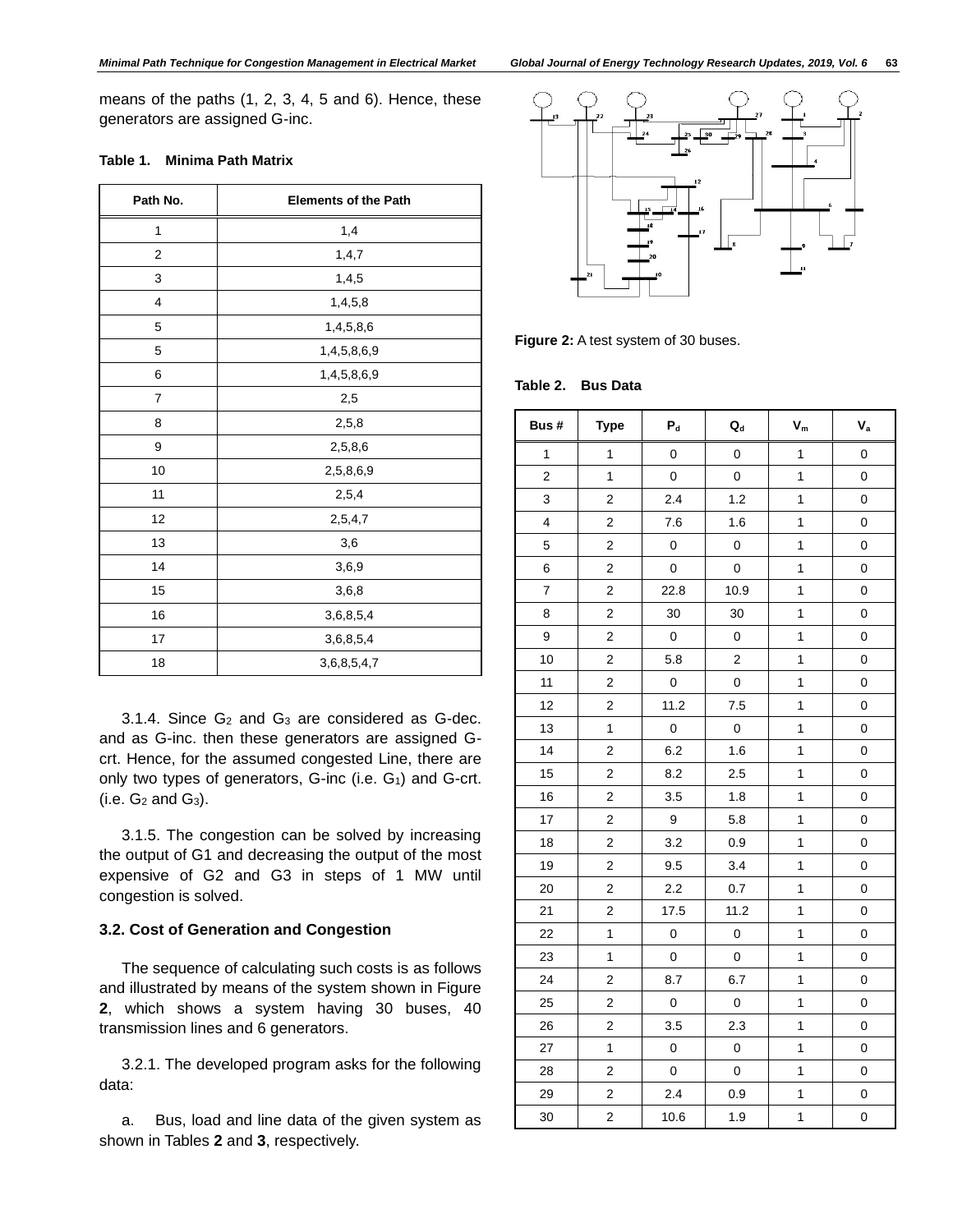**Table 3. Line Data** 

| From<br>bus             | To bus | R    | χ    | в    | <b>Line Capacity</b><br>(MW) |
|-------------------------|--------|------|------|------|------------------------------|
| 1                       | 2      | 0.02 | 0.06 | 0.03 | 8                            |
| 1                       | 3      | 0.05 | 0.19 | 0.02 | 8                            |
| 2                       | 4      | 0.06 | 0.17 | 0.02 | 12                           |
| $\overline{\mathbf{c}}$ | 5      | 0.05 | 0.2  | 0.02 | 11                           |
| $\overline{2}$          | 6      | 0.06 | 0.18 | 0.02 | 13                           |
| 3                       | 4      | 0.01 | 0.04 | 0    | 6                            |
| 4                       | 6      | 0.01 | 0.04 | 0    | 9                            |
| 5                       | 7      | 0.05 | 0.12 | 0.01 | 11                           |
| 6                       | 7      | 0.03 | 0.08 | 0.01 | 13                           |
| 6                       | 8      | 0.01 | 0.04 | 0    | 22                           |
| 6                       | 9      | 0    | 0.21 | 0    | 6                            |
| 6                       | 28     | 0.02 | 0.06 | 0.01 | 15                           |
| 8                       | 28     | 0.06 | 0.2  | 0.02 | 10                           |
| 9                       | 11     | 0    | 0.21 | 0    | 8                            |
| 10                      | 17     | 0.03 | 0.08 | 0    | 10                           |
| 10                      | 20     | 0.09 | 0.21 | 0    | 9                            |
| 10                      | 21     | 0.03 | 0.07 | 0    | 15                           |
| 10                      | 22     | 0.07 | 0.15 | 0    | 11                           |
| 12                      | 13     | 0    | 0.14 | 0    | 18                           |
| 12                      | 14     | 0.12 | 0.26 | 0    | 5                            |
| 12                      | 15     | 0.07 | 0.13 | 0    | 3                            |
| 12                      | 16     | 0.09 | 0.2  | 0    | 4                            |
| 13                      | 22     | 0    | 0.26 | 0    | 5                            |
| 14                      | 15     | 0.22 | 0.2  | 0    | 5                            |
| 15                      | 18     | 0.11 | 0.22 | 0    | 8                            |
| 15                      | 23     | 0.1  | 0.2  | 0    | 19                           |
| 16                      | 17     | 0.08 | 0.19 | 0    | $\overline{\mathbf{c}}$      |
| 18                      | 19     | 0.06 | 0.13 | 0    | 4                            |
| 19                      | 20     | 0.03 | 0.07 | 0    | 7                            |
| 21                      | 22     | 0.01 | 0.02 | 0    | 4                            |
| 22                      | 24     | 0.12 | 0.18 | 0    | 4                            |
| 23                      | 24     | 0.13 | 0.27 | 0    | 9                            |
| 23                      | 27     | 0    | 0.56 | 0    | 6                            |
| 24                      | 25     | 0.19 | 0.33 | 0    | 2                            |
| 25                      | 26     | 0.25 | 0.38 | 0    | 5                            |
| 25                      | 27     | 0.11 | 0.21 | 0    | 4                            |
| 27                      | 28     | 0    | 0.4  | 0    | 4                            |
| 27                      | 29     | 0.22 | 0.42 | 0    | 8                            |
| 27                      | 30     | 0.32 | 0.6  | 0    | 9                            |
| 29                      | 30     | 0.24 | 0.45 | 0    | 5                            |

In these Tables,  $P_d$ ,  $Q_d$ ,  $V_m$  and  $V_a$  represent active load, reactive load, voltage magnitude and voltage angle at each Bus, respectively. R, X and B represent the resistance, reactance and susceptance of each Line, respectively.

b. Bidding prices Are offered by generators as shown in Table **4**.

| Table 4. | <b>Bidding Prices</b> |  |
|----------|-----------------------|--|
|----------|-----------------------|--|

| Gen.# | Bid (\$/MW) | Capacity (MW) |
|-------|-------------|---------------|
|       | 9           | 40            |
| 2     | 3           | 40            |
| 13    | 8           | 40            |
| 22    | 3           | 40            |
| 23    | 5           | 30            |
| 27    |             | 35            |

3.2.2. Having inserted the input data, the program dispatches the generators according to their bids, starting by the cheapest bid and going to the next one until the total demand is satisfied. The results are shown in Table **5**. The abbreviations in the table are as follows:

RBOB=Revenue Based on Bid; this is the cost of generation for each generator based on its bid.

AR=Actual Revenue; this is the revenue based on the market clearing price.

AP=Additional Profit; this is the difference between AR and RBOB.

In this Case, the market clearing price was that of Gen #13 and equal to 8 \$/MW.

3.2.3. Run the developed load flow Program, which is based on Newton-Raphson Method, to see if there is any congested line. In this case, the program found a congestion on the line connecting the load buses 4 and 6. Consequently, the program applies the minimal path technique to solve this congestion by using the 1 MW step redispatch and the results are shown in Table **6**.

By comparing Tables **5** and **6**, it can be observed that the dispatch of  $G_2$ , whose bidding price is 3 \$/MW, has been reduced from 40 MW to 36 MW (i.e. by 4 MW) and the dispatch Of G<sub>13</sub>, whose Bidding price is 8 \$/MW, has been increased from 21.3799 MW to 25.3103 MW (i.e. by 3.9304).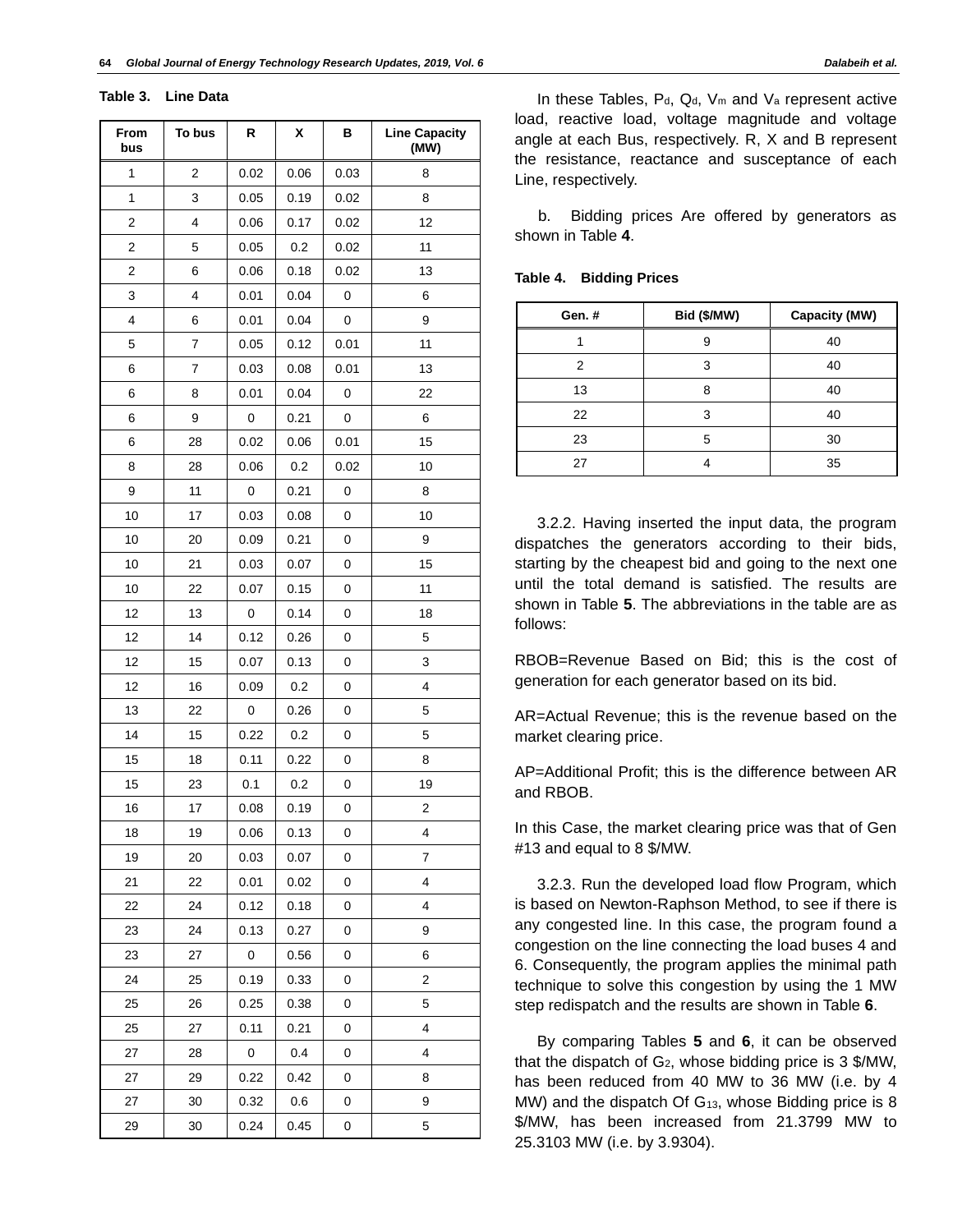| Gen.#   | Gen (MW) | RBOB (\$) | AR (\$)  | AP (\$)   |
|---------|----------|-----------|----------|-----------|
| 1.0000  | 0.0000   | 0.0000    | 0.0000   | $-0.0000$ |
| 2.0000  | 40.0000  | 120,0000  | 320,0000 | 200,0000  |
| 13,0000 | 21.3799  | 171.0394  | 171.0394 | 0         |
| 22,0000 | 40.0000  | 120,0000  | 320,0000 | 200,0000  |
| 23,0000 | 30.0000  | 150,0000  | 240,0000 | 90,0000   |
| 27,0000 | 35,0000  | 140.0000  | 280,0000 | 140.0000  |

#### **Table 5. Results of Dispatch and Cost Analysis**

#### **Table 6. Cost Analysis after Solving Congestion**

| Gen#    | Gen. (MW) | RBOB (\$) | AR (\$)   | AP (\$)  |
|---------|-----------|-----------|-----------|----------|
| 1.0000  | $-0.0000$ | $-0.0000$ | $-0.0000$ | 0.0000   |
| 2.0000  | 36,0000   | 108,0000  | 288,0000  | 180,0000 |
| 13,0000 | 25.3103   | 202.4827  | 202.4827  | 0        |
| 22,0000 | 40.0000   | 120,0000  | 320,0000  | 200,0000 |
| 23,0000 | 30,0000   | 150,0000  | 240,0000  | 90.0000  |
| 27,0000 | 35,0000   | 140.0000  | 280,0000  | 140.0000 |

Consequently, the cost of congestion= (8\*3.904) -  $(3*4)=19.4432$  \$

## **4. RESULTS AND DISCUSSION**

The above analysis of a System, which had 30 buses, 40 transmission lines and 6 Generators, has shown that the system had 18 minimal paths. According to the bidding prices (\$/MW) of the Generators, which were (3,3, 4, 5, 8, 9), their merit order of dispatch was 2, 22, 27, 23, 13 and 1, respectively.

Consequently, their dispatches of real power in MW were 40, 40, 35, 30 and 21.3799 hence giving The total cost of generation \$ 701.0392. However, when the load flow program was run for this system with the above dispatches assigned to its generators, it was found that the power flow in the line between buses 4 and 6 was greater than its rated power of 9 MW (i.e. the line was congested). The generated minimal paths were used to identify the generators connected to the sending and receiving ends of the line and incremented/decremented their outputs in one MW steps until congestion was solved. As a result, the output of generator 2, with price of 3 \$/MW, reduced by 4 MW and the output of generator 13, with price of 8 \$/MW, was increased by 3.9304 MW. The total new cost was \$ 720.4824, and cost of congestion was \$ 19.4432.

It can be stated here that the main contribution of this paper, in comparison with other works, is that for

e.g. in [7] one must formulate equations for the power flow contributing factors in order to solve the problem of congestion. However, the developed minimal path identifies the generators which effect the flow in the congested line and then increase/decrease their output by a certain defined increment until congestion is solved.

#### **5. CONCLUSIONS**

A congestion management technique based on the minimal path technique was developed. The developed code for this management includes load flow analysis and congestion cost evaluation. It identifies the generators which affect the power flow in a congested line and their outputs are adjusted according to their classification without the need for formulating and solving large number of equations. Since the concept of minimal path is also used in the reliability evaluation of power system by finding cut sets or failure modes of a given system, the developed code, although it was mainly produced for congestion management, it can be enhanced to be a single package for congestion management, load flow and reliability analysis.

## **ACKNOWLEDGEMENT**

This work has been carried out during sabbatical leave granted to the author D. Dalabeih from the university of Jordan during the academic year 2019/ 2020